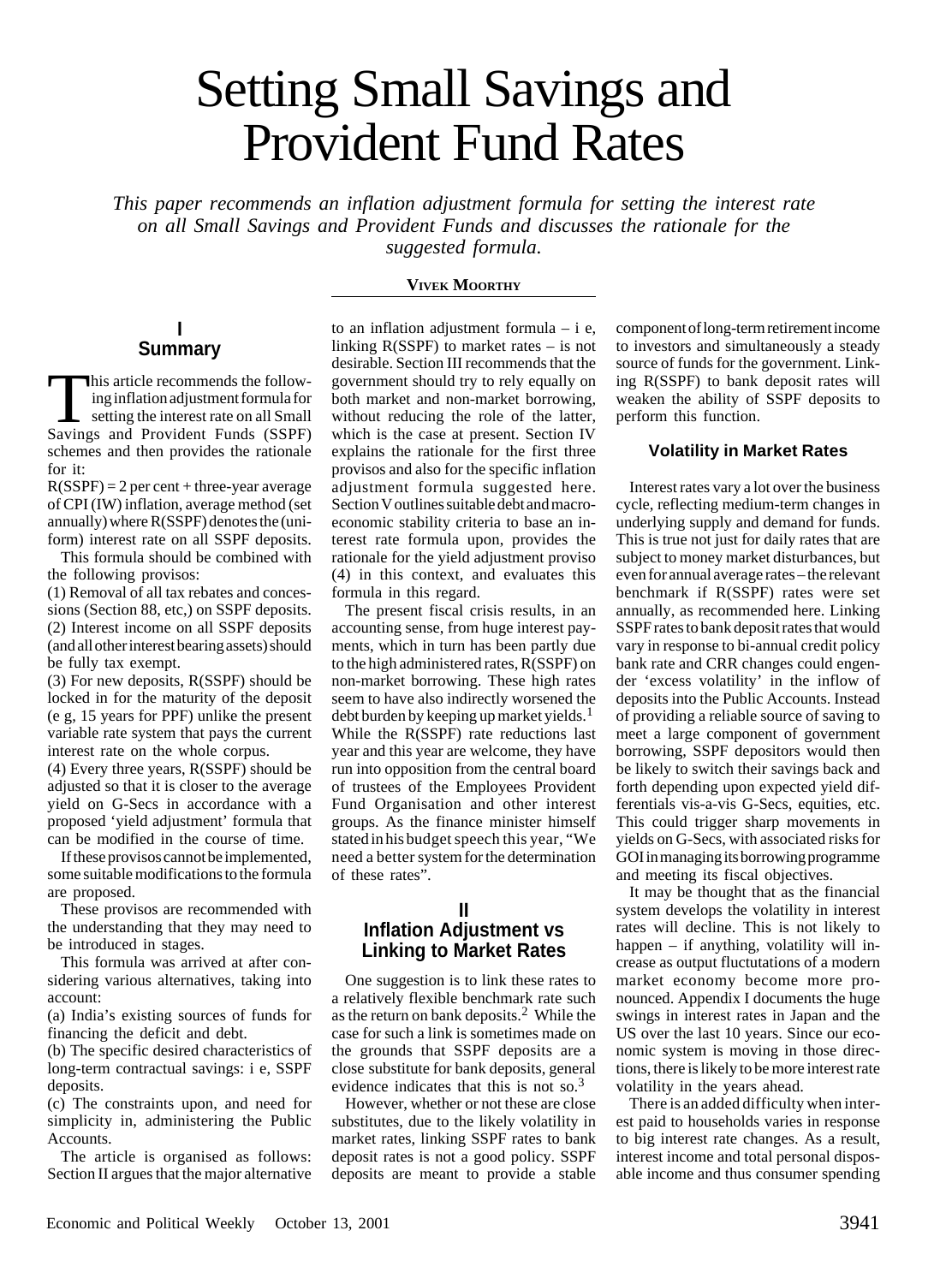could decline with lower interest rates, thus vitiating the effectiveness of monetary policy in carrying out its increasingly vital role of macroeconomic stabilisation.4

## **III Market vs Non-Market Borrowing**

The appropriate decision on SSPF rates should be closely tied up with a related decision: should the government increasingly rely on more market borrowing and reduce the amount of non-market borrowing, as is the case at present? At a fundamental level, the government has to decide as to whether it should rely mainly on borrowing at market determined rates, and phase out non-market borrowing, or to continue with the latter. The position taken here is as follows: An active bond market and a well developed yield curve are vital to the functioning of a modern economy. G-Secs are the benchmark for pricing a wide range of corporate debt instruments and hence a well functioning bond market would facilitate productive capital accumulation and growth. An active bond market also can act as a safeguard against inflation and fiscal profligacy, by reacting suitably to economic data indicators. Hence it should be carefully nurtured. However, it is not essential, and indeed may be harmful, to have only market borrowing to finance the debt since traded debt entails perennial rollover risk.

Just as limited capital account convertibility has mitigated the impact of the Asian crisis upon India, the same is likely to be the case for limited market borrowing. While SSPF deposits should not be used as a captive source of 'low cost' savings, unlike market debt they can be used as a source of steady saving, relatively immune to cyclical changes in interest rates and economic conditions.<sup>5</sup>

The (SSPF) formula is recommended as part of an overall policy in which market and non-market borrowings are treated as equally important twin pillars of the government's borrowing programme. SSPF rates should provide relative safety of principal and interest in real terms, and averaged over long periods, should provide roughly the same return as GOI bonds (GSecs) of the same maturity.<sup>6</sup> A useful 'signpost' that the GOI should monitor and try to ensure through the yield adjustment proviso (4) is that neither MB nor non-MB should exceed two-thirds, or be less than one-third, of total borrowing per year. Just as the efficacy of an exchange rate policy depends upon the overall

capital-account policy within which it is anchored, similarly the efficacy of an R(SSPF) formula is linked to the accompanying domestic borrowing policy.

This author had earlier argued, as many others have done, that India's debt burden has been worsened by the 12 per cent nominal rate, fixed until January 2000, on SSPF deposits. These high rates were, in turn, keeping market rates high. The implicit conclusion was that more market borrowing was better in this situation and conducive to debt stability [Moorthy, Singh and Dhal 2000, henceforth referred to as MS and D]. This conclusion requires clarification. If SSPF deposits pay an adequate positive return that is allowed to decline with inflation, then non-market borrowing does not necessarily lead to debt instability and need not be reduced.

It must be emphasised that the recommendation put forward here is not a universal one for all conditions and all countries. The broad historical evidence indicates that Anglo-Saxon economies (US and UK) have developed and functioned effectively under complete market borrowing for long periods of time. At the same time, post-war Japan has developed rapidly using postal savings as the source of funds for investment, without an active bond market until recently. Given the fragility of India's financial system, the political difficulties and inertial costs of drastically reducing SSPF deposits, and associated risks of full market borrowing, a substantial share of debt being financed through the Public Accounts (i e, non-market borrowing) is likely to be more beneficial than harmful. However, it might be prudent to consider a ceiling on the non-marketable debt ratio also (apart from a total debt ceiling), beyond which spending gets cut and taxes raised when triggers are reached, as per modalities such as laid out in The Fiscal Responsibility Bill, for the marketed debt (i e, Consolidated Fund) ratio.

## **IV Rationale for Recommended Formula and Its Provisos**

The proposed formula was arrived at in light of other considerations also, discussed below:

 $R(SSPF) = 2$  per cent + three-year average of CPI (IW) inflation, average method (set annually in every budget)

R(SSPF) denotes the (uniform) interest rate on all SSPF deposits.

This formula should be combined with the following provisos:

(1) Removal of all tax rebates and

concessions (Section 88, etc,) on SSPF deposits.

(2) Interest income on all SSPF deposits (and all other interest bearing assets) should be fully tax exempt.

(3) For new deposits, R(SSPF) should be locked in for the maturity of the deposit (e g, 15 years for PPF) unlike the present variable rate system that pays the current interest rate on the whole corpus.

(4) Every five years, R(SSPF) should be adjusted so that it is closer to the average yield on G-Secs in accordance with a proposed 'yield adjustment' formula that can be modified with greater detail. If these provisos cannot be implemented, some suitable modifications to the formula are proposed.

#### **Removal of All Tax Rebates**

The cost of SSPF deposits paying 12 per cent, at a tax rate of 33 per cent, has been estimated to be as high as 18 per cent due to tax deductions and rebates [Mohanty and Raje 1998]. On these tranches of debt with rebates and exemptions, there is debt instability, as per the Domar debt formula, discussed later.

There is little economic justification for these deductions. While it often believed that it is necessary to raise savings to finance higher growth, it can be questioned as to whether savings is a real constraint on growth, both in general, and under current Indian conditions, in particular. Insofar as total savings is not a constraint on growth (allowing for the adverse impact of reduction in specific sources of funds to existing users of funds), it is not just futile but fiscally ruinous to use savings concessions to promote growth or infrastructure, in the opinion of this author. In formulating SSPF policy, a great deal hinges upon this issue. The unorthodox viewpoint taken here that savings concessions are neither necessary nor sufficient to promote growth is explained at greater length in Appendix II.

Even if savings were a constraint, these tax concessions raise the fiscal deficit and, on balance, may not raise the total saving available in the economy to finance investment. Further, in assessing the elasticity of supply of savings in response to changes in the interest rate, it should be emphasised that intra-marginal savings are supplied at lower rates of interest than marginal savings. This implies that if the goal is to induce more savings, then tax deductions should be provided on deposits above, not below, a certain limit. Appendix III provides the economic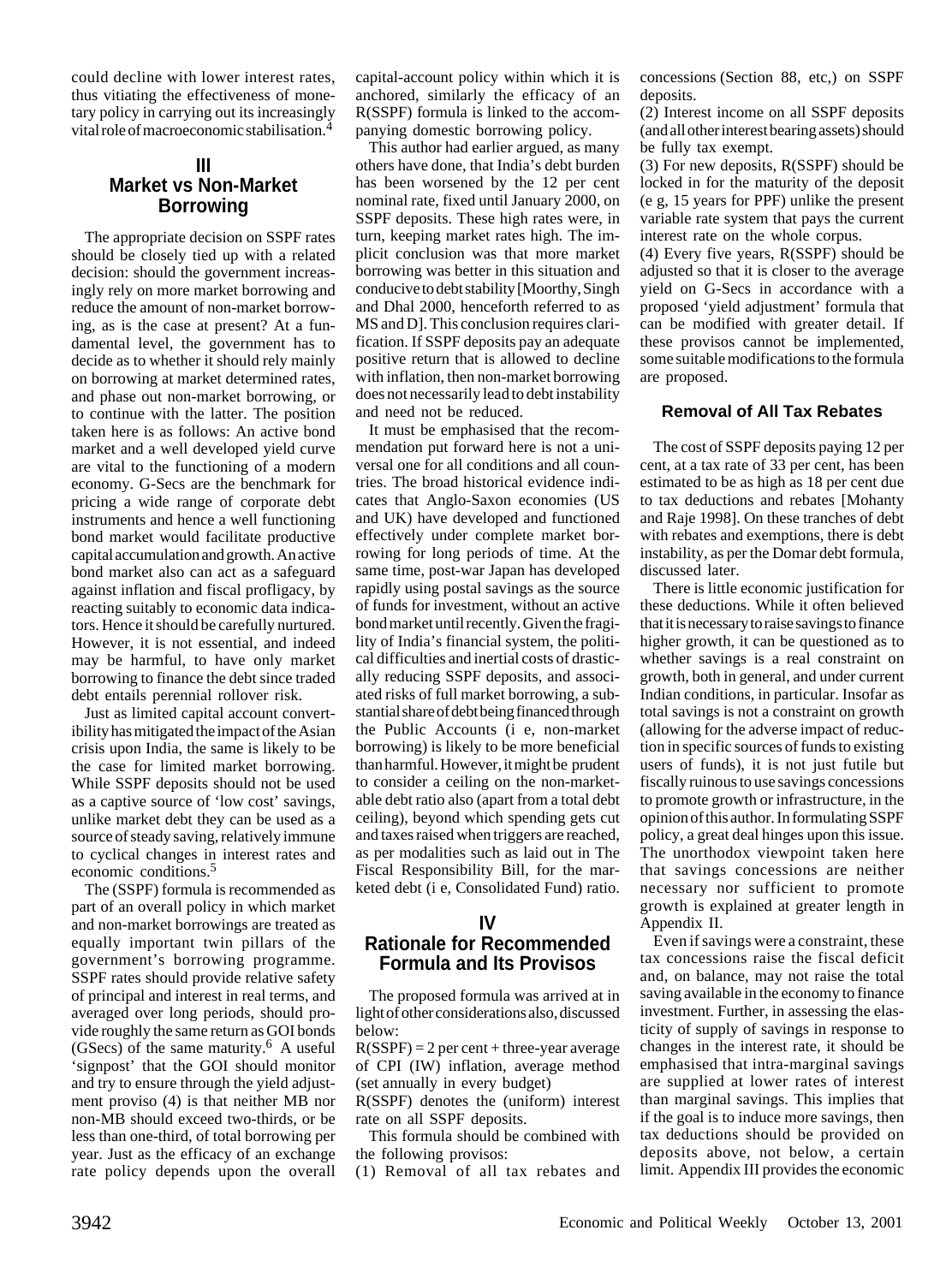justification for 'backloading' tax benefits on saving.

#### **Safety Net Justification for Compulsory Contributions**

As argued in Appendix II, it is bad policy to try and promote growth via tax rebates, generous pension and PF schemes, etc. However, special savings incentives and compulsory contributions can be justified for other reasons: to foster economic security in old age, since individuals lack full foresight, and as an insurance mechanism for depositors to meet contingencies through hardship withdrawals, i e, the safety net angle. The safety net angle also provides grounds for front loading the tax rebates, since individuals should be induced to have some minimum amount of saving. A discussion of the pros and cons of state intervention to foster old age security is outside the domain of this article.

It needs to be noted that if compulsory contributions are scrapped, then the government is on firm legal and 'moral' grounds in dealing with the opposition to lowering R(SSPF) by the finance minister's discretionary decisions, as at present, or in choosing a formula that can lead to lower R(SSPF), as recommended here. The government is then under no obligation whatsoever to offer higher returns to workers and is under no pressure to invest SSPF savings in equities to get PF holders higher returns, which is often recommended. The interest rate and investment decisions apart, the policy of compulsory contributions immensely complicates a whole range of related administrative decisions and details, in particular those that affect withdrawal rules. Recent violent incidents of arson and looting triggered by rumours about a change in Employee Provident Fund withdrawal rules provide a clear signal that it is much easier to flexibly implement suitable R(SSPF) policies when all contributions are voluntary.

Nevertheless, the world over, it is common to force workers to save for retirement. In the Indian context, there is added reason for compulsory PF contributions, over and above general safety net considerations. Safe banking facilities to deposit salary are not commonly used by, or available to, many low income workers in India. Thus there is a tendency to spend all current income instead of risking the loss of savings through theft, or in the case of female and young workers, due to expropriation by other family members. When income cannot be safely saved, standard economic conclusions about the optimality of private savings decisions do not apply.

A 'first best' solution for the government would be to provide (a) information about banking facilities and the benefits of savings through economic literacy campaigns (b) cash bonuses to workers with salaries below certain levels for opening bank accounts and postal deposits, and to keep the accounts open for some time until the banking habit becomes ingrained, and (c) last but not least deposit insurance up to some limit on retirement savings accounts.

However, such a first best solution that would build up a voluntary safety net and thus facilitate the scrapping of compulsory contributions is unlikely. Further it may not be politically feasible to remove the rebates on voluntary SSPF contributions up to the rebatable (Rs 60/80,000) limit.

If rebates and compulsory contributions remain, which is likely, then a two-tier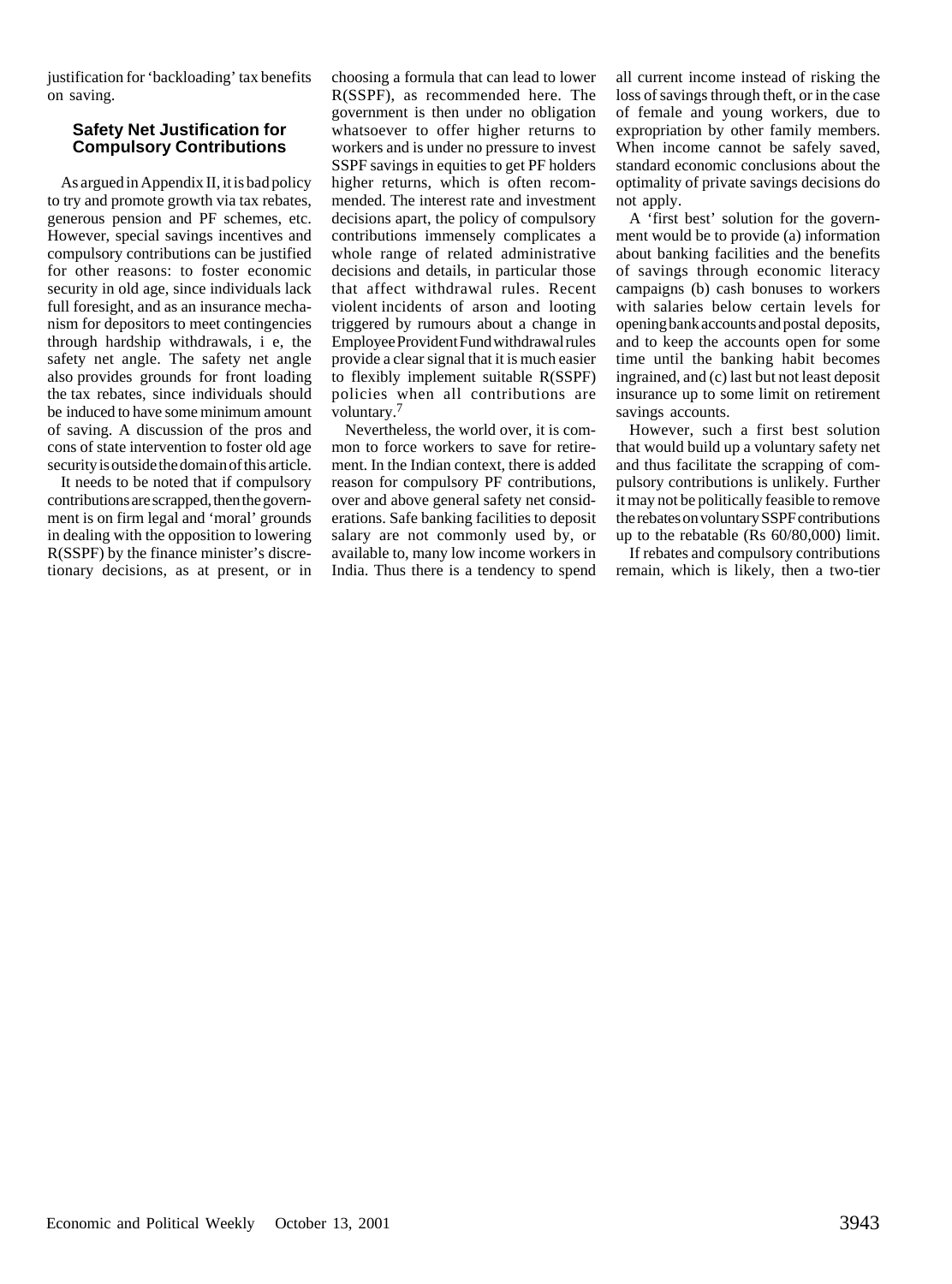interest rate policy with the same inflation adjustment (three-year average of the CPI) is recommended:

(i) One per cent for all voluntary deposits getting Section 88 and related rebates. (ii) Two per cent on all voluntary deposits without rebates and on compulsory deposits (All compulsory deposits qualify for rebates being below the Rs 60,000 limit, and should continue to do so).

If it is not administratively feasible to carry out the record keeping and accounting required for this dual interest rate policy, the real return in the formula should be set at a uniform 2 per cent for all deposits, with or without rebates, as recommended in the basic formula.

#### **All Interest Income on SSPF Deposits to Be Tax Exempt**

It is certainly inequitable to tax wage income and exempt unearned interest income (to use an adjective once used by the British Treasury). However, due to inflation there is an economic rationale for letting interest income be tax free.

#### Inflation Adjustment Under Taxes

To begin with, suppose there is no inflation and the flat tax rate on interest income is 20 per cent. Then by the formula, R(SSPF) should be fixed at 2.5 per cent, so that the real after tax return, at a flat 20 per cent tax rate, is 2 per cent. Now suppose inflation is 7 per cent. Then by the formula  $R(SSPF) = 2.5$  per cent + 7 per cent  $= 9.5$  per cent. With 20 per cent tax rate, the after tax nominal interest rate received is 7.60 per cent. Adjusting for 7 per cent inflation, the real after tax return is 0.6 per cent, less than one-third of that without inflation. With inflation running at close to 7 per cent and the current PPF rate being 9.5 per cent, this example closely corresponds to the current situation for tax bearing deposits such as bank accounts, etc.

With taxes, to ensure that depositors get 2 per cent after tax real return, the formula should be:

 $R(SSPF) = Target real rate + Inflation/$  $(1 - Tax rate) = 2.5$  per cent +

7 per cent  $(1 - 0.2) = 11.25$  per cent.<sup>8</sup> But such a tax adjusted formula would be too complicated to explain to depositors, and would need to be combined with a lower rate on tax free deposits. The tax rates on (interest) income vary across individuals, and are changed every year in the Budget. These factors complicate the choice of the appropriate tax rate to

calculate the recommended uniform R(SSPF), and make the administration of the deposits in the Public Accounts more difficult. The tax adjusted Fisher effect is yet another channel through which inflation imposes hidden taxes. The best solution is to reduce inflation rather than offer even higher nominal returns to adjust fully for inflation.

In short, interest on all SSPF deposits should be fully tax exempt. As a practical matter, since most SSPF deposits are at present tax exempt anyway, this proviso (2) should be quite easy to implement since it largely entails continuing with the status quo. Appendix IV provides details of the interest income tax exemption, rebate status and deposits outstanding under the various SSPF schemes. As of March 1999, out of Rs 1,53, 680 crore outstanding in Small Savings schemes, with the exception of a miniscule Rs 4,218 crore under Post Office Time Deposit Accounts, for all the other schemes, interest is tax exempt, while some are also eligible for rebates. Almost half the total outstanding amount of Rs 1,53,680 crore. was in Kisan Vikas Patra, which is tax exempt and would be so anyway, being the income of agriculturists.

#### All Other Interest Income (Bank Deposits, G-Secs), etc, Should Also Be Tax Exempt

Suppose SSPF income is not taxed but the interest income on G-Secs and bank deposits is taxed. Then R(G-Secs) will tend rise relative to R(SSPF) due to the tax adjusted Fisher effect, creating distortions in the flow of funds. A level, transparent playing field for all interest earning assets is desirable. While any flat rate for all entities will avoid the complications due to differing returns, either on market and non-market deposits, or to different groups of investors (retail, corporate, banks and financial institutions) the only rate that ensures this easily is zero.<sup>9</sup>

#### **All Future PF Deposits to Be Fixed Rate, Not Variable Rate Schemes**

The prevailing PF schemes, although offering long maturity (5-15 years and even more) deposits entail considerable roll over risk to depositors since the entire corpus earns the going interest rate, which is changed at the finance minister's discretion. As long as the PF rate was fixed at 12 per cent for over a decade (1989-1999), this did not matter. Indeed, some depositors may not have been aware that PF schemes are variable rate schemes until the last two years when rates were lowered. It is not fair to depositors to offer an interest rate subject to discretionary change on a largely illiquid (allowing for hardship withdrawals) long-term deposit. The popularity of these variable rate schemes is probably due to their tax benefits. Without these tax benefits, voluntary deposits by well informed depositors into these schemes would perhaps be much less.

Under proviso (3) the formula based R(SSPF) should be locked in every year for new deposits. The existing corpus should also earn the new R(SSPF) as is the case at present. However as old variable rate deposits mature, they should be rolled over into new fixed rate deposits at the going rate. The administration of the schemes may need immediate revamping so that different interest rates on deposits from different years can be paid. Unlike provisos (1) and (2) which remove exisiting tax benefits, proviso (3) should be generally acceptable to depositors since it reduces interest rate rollover risk, although whether depositors gain or lose from the existing system would depend upon the actual path of interest rates. If it is not possible to implement proviso (3) immediately because the accounting and record keeping is not administratively feasible, then GOI should focus its efforts on revamping the administration of these schemes on an emergency basis so that it can be implemented as soon as possible.

### Reasons for Choosing Past Instead of Actual Inflation Adjustment

*(a) Lack of demand for indexation:* To begin with, the only way to fully guarantee 2 per cent real returns to the saver is to index both principal and interest to the future price level(s). Suppose this were administratively feasible for the new fixed rate deposits as under proviso (3). Even then such a policy of long-term indexation may not be desirable. Full indexation for R(SSPF) deposits is not a good policy. While interest rates respond strongly to past inflation, there is not much latent demand for full indexation. Our own experience with indexed bonds has not been successful, judged by volume of issuance. In December 1997, GOI launched a five-year capital indexed bond paying 6 per cent plus adjustment for WPI inflation. It did mobilise Rs 705 crore but was not popular enough and so issuance was discontinued. Even reasonably sophisticated depositors tend to make economic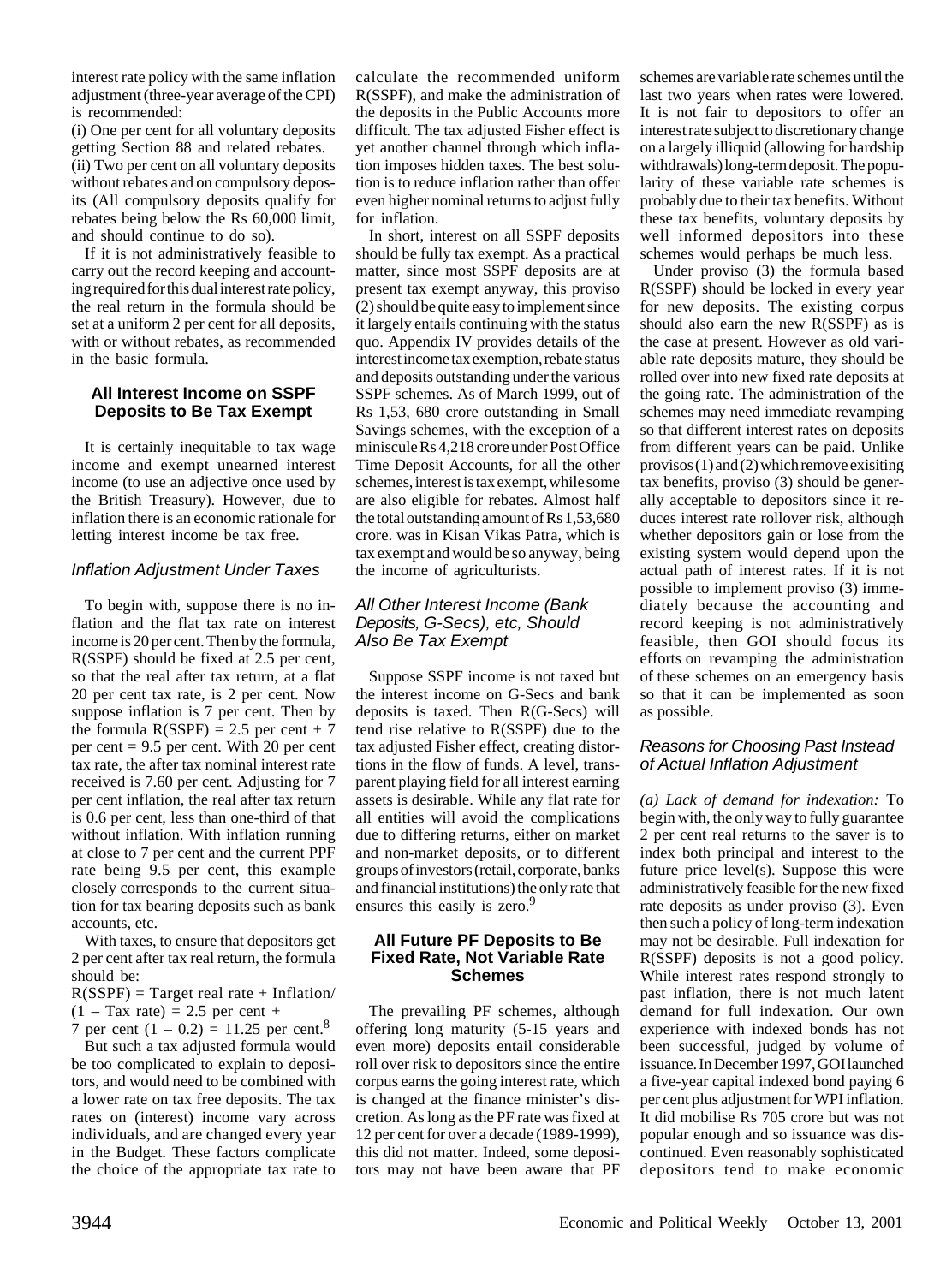decisions in nominal terms. 10 A deposits that pays a 2 per cent stipulated coupon plus 7 per cent ex post inflation compensation of princpal at maturity has less appeal than one that pays 9 per cent explicitly every year, even though the two are virtually the same, allowing for cash flow variations. Most SSPF depositors would be uncomfortable with indexed deposits and would be extremely unlikely to invest in them. *(b) Avoiding inflation bias:* Another reason for not providing inflation indexed deposits is to avoid inflation bias. A major consideration in fiscal and monetary policy should be to choose institutional and financial arrangements that help to avoid an inflation bias.11 Inflation bias is the tendency for inflation to keep rising due to the short run trade off between inflation and growth. The welfare benefit of higher growth exceeds the cost of inflation: so aggregate economic welfare goes up in the short run with inflation, but falls in the long run since the rise in growth is temporary while inflation stays higher. So governments tend to get elected or re-elected if they pursue pro-growth policies and often influence the central bank to do so.<sup>12</sup>

In principle low inflation can be achieved solely by an independent central bank immune to such pressures. In practice, the fiscal arrangements affect the central bank's ability to pursue this objective. Indexing PF returns to the price level or inflation rate 15 years hence (i e, at maturity) can aggravate the inflation bias, since the benefits of higher inflation via higher growth come now; the costs via higher interest payments (when the PF rate is locked in for 15 years) come later, and are paid by another government. A full indexation formula to fix real returns on SSPF at 2 per cent would reduce the incentive for the incumbent government with a short horizon (under two to three years) to keep inflation down, since its interest expenses on SSPF deposits would be largely precommitted. For these reasons, it is recommended to adjust the interest paid to recent inflation. Past inflation adjustment, i e, adaptive expectations, provides a good conceptual and operational basis to set R(SSPF).

### Choice of CPI over WPI

While the WPI is the most widely watched inflation measure and is commonly used for computing real interest rates, there is no economic justification to use it for setting R(SSPF). The savings decision involves giving up current consumption for future real consumption of goods and services. It is only proper to pay to depositors an interest rate that adjusts for inflation based upon the bundle of goods and services they actually consume, not upon what firms produce.

Although there has been no secular gap between the CPI and WPI since the 1950s, in recent years the CPI inflation rate has been higher than the WPI, as is typically the case in developed countries. This is perhaps due to the secular decline in the prices of goods relative to services as manufacturing productivity rises with technical progress and foreign competition. This new trend since 1995-96 may partly reflect the maturing of the Indian economy.

However, in the last fiscal year 2000- 2001, this trend was broken, with the CPI over 300 basis points higher on an average, Decemebr-December or March-March basis (cf Appendix V, which looks at relevant post liberalisation data) $13$ . But even if this recent reversal is a temporary aberration and the 1990s CPI-WPI inflation gap returns, the GOI should resist any temptation to adjust R(SSPF) according to WPI even though it would lower the interest rate burden. The government should use the CPI for all relevant purposes, and thereby direct the attention of the public, financial markets and analysts to it.

Reddy's (2000) comparison of different inflation measures (CPI, WPI, implicit GDP deflator) since the 1950s covers wide ground. His conclusions are in tune with the prevailing policy view that accords primacy to the WPI. The ostensible main benefits of the WPI are greater timeliness, higher periodicity (weekly), less volatility and a closer correlation with money growth. However, greater timeliness and periodicity of the WPI versus the CPI are useful only if the signal to noise ratio of the more frequent and timely WPI series is high. As it stands, intra-year WPI data are very noisy due to seasonal and other variations. With inadequate seasonal adjsutment procedures, inflation data can only be analysed on a year over year basis. Hence the weekly WPI inflation rate, year over year, hardly provides much extra information about the latest inflation outlook compared to the CPI, despite being more timely (a two month lead).

Due to extreme intra-year volatility of inflation, it is appropriate to only look at annual and lower frequency data. In annual data, the CPI and WPI are about equally volatile (standard deviations of CPI and WPI inflation, average method, are 3.42 and 3.68, respectively). But when a three year average of inflation, the standard

deviation of CPI inflation is about half of that of WPI inflation, whether measured December-December, March-March or on an average basis (Appendix V). In this context it is worth noting that the prime minister's Economic Advisory Council, while stressing that "full modalities needed to be worked out", had recommended paying 2 per cent plus a six month average of WPI inflation (January 2001:100). Leaving aside the choice of the WPI, the intra year frequency is not suitable for SSPF deposit inflation adjsutment, as emphasised here.

#### Choice of Three-Year Inflation Lag

The choice of CPI over WPI is recommended on conceptual grounds. However the number of years of inflation adjustment and the method of measuring inflation (point to point versus average method) should be chosen on the basis of pragmatic and statistical considerations. If the lag is too long, policy would be more prone to inflation bias, since R(SSPF) and hence interest payments would not be much affected by the current and recent inflation rate. Too short a lag results in the inflation adjustment term and hence R(SSPF) being too volatile. Based on empirical analysis, a three year lag seems to provide a good balance between timeliness and volatility. The standard deviation of the three year average of inflation (average method) is 1.15, about a third of that for the annual data (Appendix V).

#### Rationale for Using Average Method Measure of Inflation

On theoretical grounds it is more appropriate to use a point to point measure of inflation (typically December-December or March-March) since these have more informational content than the average method measure. Nevertheless, for the following reasons, the average method is better:

(i) Point to point measures are prone to sharp changes due to supply shocks (such as the November 1998 onion price rise). The three year average of the CPI, December-December, fell by over 300 basis points in 1999-2000 (10.67 per cent to 7.36 per cent), while the three year average basis measure fell by 200 basis points (9.80 per cent to 7.80 per cent). Reducing volatilty in R(SSPF) and depositor income should be a major criterion in choice of the inflation adjustment formula. In this regard the average method measure is therefore better, since it smooths out infla-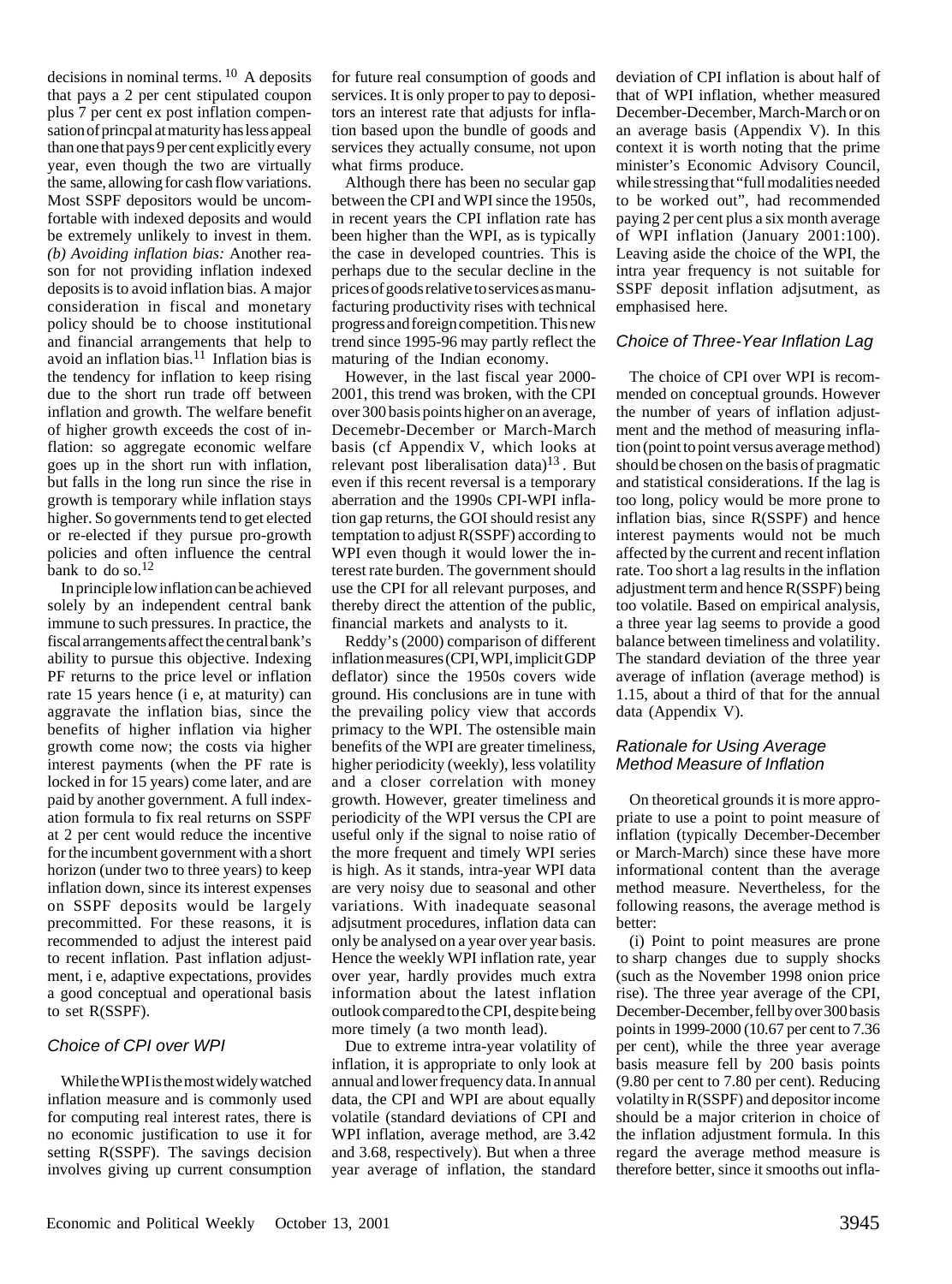tion by effectively stretching out the period a bit longer.

(ii) The average method is also relatively immune to any temptation to lower administrative prices in the last 'reporting month' of any given period so that recorded inflation (relevant for various inflation adjustment clauses) is lower. From an administrative viewpoint, the CPI data for the whole calendar year is likely to be available at the time of the budget. R(SSPF) should be announced at the time of the budget or shortly thereafter.

Based on the proposed formula, and rounded off to the nearest quarter point, R(SSPF) would be:

|         | <b>Inflation Adjustment Term</b> | $R(SSPF) =$  |             |  |  |  |
|---------|----------------------------------|--------------|-------------|--|--|--|
| Year    | CPI (IW)                         | 3 YR Average | 2 Per Cent+ |  |  |  |
|         | Inflation                        | of CPI(IW)   | Inflation   |  |  |  |
|         | Average                          | Average      | Adjustment  |  |  |  |
|         | Method                           | Method       |             |  |  |  |
| 1991-92 | 13.48                            |              |             |  |  |  |
| 1992-93 | 9.86                             |              |             |  |  |  |
| 1993-94 | 7.28                             | 10.21        | 12.25       |  |  |  |
| 1994-95 | 10.27                            | 9.14         | 11.25       |  |  |  |
| 1995-96 | 9.96                             | 9.17         | 11.25       |  |  |  |
| 1996-97 | 9.43                             | 9.89         | 12.00       |  |  |  |
| 1997-98 | 6.84                             | 8.75         | 10.75       |  |  |  |
| 1998-99 | 13.13                            | 9.80         | 11.75       |  |  |  |
| 1999-00 | 3.42                             | 7.80         | 9.75        |  |  |  |
| 2000-01 | 3.82                             | 6.79         | 8.75        |  |  |  |
|         |                                  |              |             |  |  |  |

## **V Ensuring Financial and Debt Stability**

### **Yield Adjustment Formula**

When economic variables such as the interest rate are pegged at levels that do not correspond to fundamentals, then the result is macroeconomic instability, resulting in accelerating inflation or deflation. In order to prevent the R(SSPF) formula suggested here from leading to such an outcome, proviso (4) suggests an yield adjustment or correction formula, explained below, to try to ensure that R(SSPF) remains close to the long run equilibrium rate of interest in the economy.

To begin with it should be emphasised that the potential economic instability from pegging the real rate by allowing the nominal rate to vary with inflation, as recommended here, is much less than that due to pegging the nominal rate in the face of rising inflation or deflation. Milton Friedman's (1967) critique of conducting monetary policy through interest rate pegging applies forcefully to nominal rate pegging. The instability that could result from 'pegging' the real rate at say 2 per cent (under the proposed formula) when, say, the equilibrium real rate in the

economy is 4 per cent, is much less than when the nominal rate is pegged, resulting in a cumulatively rising or falling real interest rate. The latter leads to extreme instability: either an uncontrollable boom or recession accompanied by hyper inflation or deflation.

Suppose the equilibrium real interest rate in the economy is 4 per cent. Then the real yield on G-Secs would gravitate toward 4 per cent. Despite limited substitutability between G-Secs and SSPF deposits, SSPF depositors earning 2 per cent in real terms will increasingly switch toward to G-Secs. In nominal terms suppose over a three year period R(SSPF) averages 9 per cent when the G-Sec yield averages 11 per cent. Then proviso (4) is that R(SSPF) should be adjusted once in three years by half the gap, i e,

 $\Delta$  R(SSPF) = 0.5 [R(G-Sec) – R(SSPF)]  $= 0.5$  (11 per cent – 9 per cent)  $= 1$  per cent. Implicitly the real rate is being moved up from 2 per cent to 3 per cent. The adjustment is being proposed once in three years – over shorter periods changes in R(G-Sec) reflect the impact of monetary policy and short run cyclical fluctuations. As emphasised in Section II, short run volatility in market determined bond yields should not be allowed to impinge upon R(SSPF). At the same time, since policy-makers can never know precisely what the equilibrium real interest rate is, the 2 per cent fiat (real) return should be allowed to move up or down gradually in response to longer-run economic fundamentals and trends.

### Ensuring Debt Stability

The Domar debt stability condition requires that GDP growth exceeds the interest rate. Both theory and broad empirical observation suggest that this holds over long periods of time when government bond yields are market determined. The stylised fact for economies with borrowing at market rates is that, typically, GDP growth, although less than the profit rate, exceeds the rate on government bonds. The economic implications of these links are discussed in detail elsewhere (MS and D 2000:12 and 62 fn 13].

For India, comparing nominal GDP growth with the average yield on newly issued G-Secs reveals that debt stability has largely held during the 1990s [MS and D 2000:Table 1, p 70]. During the last two fiscal years this has continued to be the case. Further what matters for debt stability is the net interest rate paid on public debt, not the gross interest rate. The net interest rate is considerably lower

since the centre gets back as interest receipts about a third of what it pays out. Thus, insofar as R(SSPF) is adjusted to move in tandem with R(G-Secs), since the latter remains below GDP growth, debt stability is reasonably assured. The real threat to debt stability comes from tax rebates that can push the cost of relevant tranches of SSPF debt above GDP growth. If rebates are scrapped, there is no reason to be concerned about debt instability due to R(SSPF) deposits. The proposed 2 per cent real return is well below most reasonable estimates of India's potential GDP growth rate which is 5 per cent or higher, and at least 4 per cent.

### Solvency of PF Corpus under R(SSPF) Formula

Although the proposed R(SSPF) formula should not lead to debt stability since the real rate is set at a mere 2 per cent, it does entail a solvency problem. Guaranteeing returns to policy holders often leads to insolvency in the financial intermediaries. This has been the case not only for UTI mutual funds, but also for the EPF which is 85 per cent invested in Special Deposits earning the G-Sec yield. The crisis was acute when G-Sec yields had fallen to the 9.5-11 per cent range although the EPF was still committed to paying 12 per cent to depositors.

This potential insolvency problem is present whenever R(SSPF) yields are above or rise above G-Sec yields, since the PF corpus is invested mainly in G-Secs. This needs to be tackled by a legal clause/act stating that the GOI will pay the gap  $R(SSPF) - R(G-Sec)$  out of general revenues every year, thus ensuring solvency of the Fund. Such a clause will help mitigate the potential solvency problem that will arise from time to time when R(SSPF) is above  $R(G-Sec).<sup>14</sup>$ 

## **Appendix I: Volatility in Market Determined Interest Rates in Developed Economies**

The experience of the two leading economies of the world over this decade, Japan and the US, demonstrate how volatile market rates can be, and thus the perils of linking SSPF rates to market rates. Between 1990 Q1 and September 1992, the target Federal funds rate (to which three month LIBOR and three month bank CDs are closely related) was lowered from 8.25 per cent (Q1 1990 average)<sup>15</sup> to 3 per cent, a 525 basis point fall. During January to September 2001, the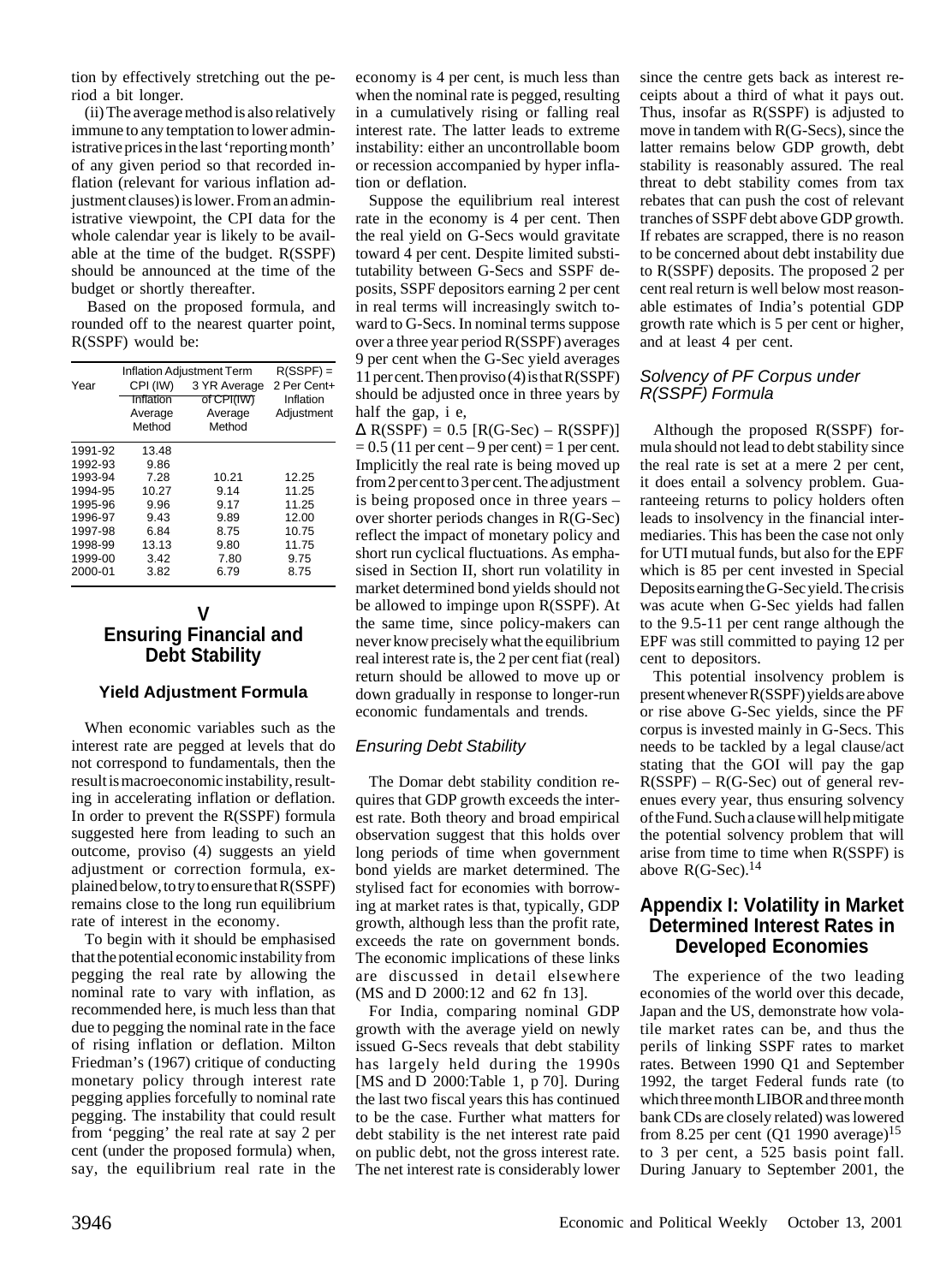target Federal funds rate has been lowered sharply by 350 basis points from 6.5 per cent to 3.0 per cent.

It can be argued that the relevant benchmark for setting SSPF rates should be the long-term yield on government bonds and not bank deposit rates. Since SSPF deposits vary in maturity from five to 15 years, 10 year bond yields would be suitable. The long-term government bond yield is a market rate as distinct from the policy determined short-term rates. (Strictly speaking, the central bank sets only the overnight rate – Fed funds in US, call money in Japan – but all other short-term rates are so closely aligned to the policy rate that they can also be characterised as policy determined.) If these long-term bond yields were stable then they could provide a suitable benchmark for R(SSPF).

As it turns out, even long rates fluctuate substantially, and invariably in the same direction as monetary policy induced short run changes, although by much less than short rates.<sup>16</sup> Over the decade the 10-year yield has varied between 8.70 per cent in 1991 to 4.67 per cent in 1998 Q4 at the height of the LTCM/Asian crisis. From May 2000 to September 2001 the ten year bond yield has declined by about 180 basis points from 6.49 per cent to 4.68 per cent.

During this decade inflation in the US has not changed much. Thus nominal interest rate changes have largely been reflected in real rate changes.

In Japan, the variation in both short and long rates has been much larger than in the US. The three month commercial paper rate, closely aligned to the rate on bank deposits and to the BOJ controlled call money rate, fell from 8 per cent in 1990 to almost zero during 1999-2000. The 10 year JGB yield has fallen from 6.5 per cent in 1991 to 1 per cent in 1998, and has hovered in the 1.5-2 per cent range ever since, about a 500 basis point drop.

Japan has undergone some deflation over the decade. During the first half of the decade the CPI averaged about 2 per cent and during the second half of the decade about 0.5 per cent, a 150 basis point drop. Even after factoring in this drop, the decline in short and long real rates has been enormous, about 650 and 350 basis points, respectively.

## **Appendix II: Law and Order vs Savings as Determinants of Growth**

The role of savings in promoting growth is a vast issue outside the domain of this article. In the orthodox development economics literature (Arthur Lewis, Ragnar Nurkse) which influenced the analytical framework and conclusions of the Mahalanobis two sector planning model and the Maurice Dobb-Amartya Sen choice of technique model, capital accumulation was the binding constraint on growth. A major goal of central planning was thus to maximise the reinvestible surplus. The growth formula (savings rate/capital output ratio) and macroecomic approach of both Cambridge England and Cambridge Massachusetts, despite their ideological differences, accords primacy to the savings rate. Although growth accounting using Solow's model shows that most growth comes from total factor productivity (the intangible residual in the production function due to technical progress) and not from inputs of labour or capital, a higher savings rate is still considered desirable and an appropriate goal of policy since it raises growth through capital accumulation. Foreign direct investment and capital inflows are seen as beneficial mainly because they augment domestically financed investment.

By contrast, in the London School of Economics – University of Chicago law and economics paradigm, well-defined private property rights, both in general and in particular pertaining to borrowing and lending, is a sine qua non for sustained economic progress. Savings will be endogenously forthcoming when there is law and order and thereby incentives to supply more labour and also accumulate more assets, thereby increasing real output, saving and possibly consumption also. (This endogeneity of savings is for completely different reasons than the endogeneity of savings in the Keynesian demand multiplier model in which labour supply is always available and which can be eliminated merely by deficit financing).

This law and order paradigm is exemplified in the work of Friedrich von Hayek, Aaron Director, founder editor of the *Journal of Law and Economics*, Milton Friedman, Ronald Coase, Lord Peter Bauer and most recently Hernando De Soto. Hernando De Soto (2001) has recently pointed out that the total value of fixed property held but not owned by the poor of the third world and ex-communist countries is vastly greater than the cumulative stock of capital arising from FDI investment into developing countries between 1989 and 1999. "Because the poor rarely have formal title, they cannot use these assets as collateral to raise cash."

Those who concede that savings in general is not a constraint on growth may

still insist that infrastructure is a critical constraint. Hence it needs special saving incentives such as the rebate up to Rs 80,000 for investing in infrastructure bonds. Assessing to what extent infrastructure investment is a major constraint on India's growth is not possible here. Insofar as it is, in the opinion of this author, it is a lack of viable projects and absorptive capacity that is holding up infrastructure investment, not a shortage of funds.

The inability to absorb funds in viable projects is clearly evident in the inadequate disbursements of funds raised through Resurgent India Bonds (RIBs) in late 1998, ostensibly earmarked to finance infrastructure projects. "The centre is not able to effectively utilise RIB funds for the purpose for which they were raised, namely, funding core projects. Lack of adequate infrastructure projects has forced the GOI to provide SBI rupee funds equivalent to \$ 3.5 billion. Of the Rs 14,500 crore brought to India, Rs 7,450 crore has been loaned out to foreign banks...The balance (\$ 0.7 billion not brought to India is kept in overseas deposits earning a low rate of interest (*The Economic Times*, February 1999) The SBI has lent only Rs 1,800 crore to the term lending institutions IDBI, ICICI, IDFC and Power Finance Corporation for infrastructure projects and has invested the rest in G-Secs."

These facts have been used by this author [Moorthy 1999] to argue that our capitalaccount policy has been mistakenly geared to attracting inflows to promote growth and infrastructure, instead of allowing select outflows that could improve the quality of the financial system.

## **Appendix III: Efficacy of Tax Rebates in Promoting Saving**

A numerical example can help explain this argument. Under mormal circumstances and as per standard economic theory, the supply curve of savings is upward sloping. (At some adequately high level of income, the supply of saving can become backward sloping. But starting with zero saving, only the substitution effect is at work and a higher interest rate will always lead to more saving.) This means that for any given individual, for example at 1 per cent interest rate, say Rs 1,000 will be supplied, at 2 per cent Rs 2,000, at 3 per cent Rs 3,000 and so on. Thus to induce this given individual to save more and consume less, a 3 per cent rate of interest needs to be offered only for savings in excess or Rs 2,000. Thus to induce more savings, the tax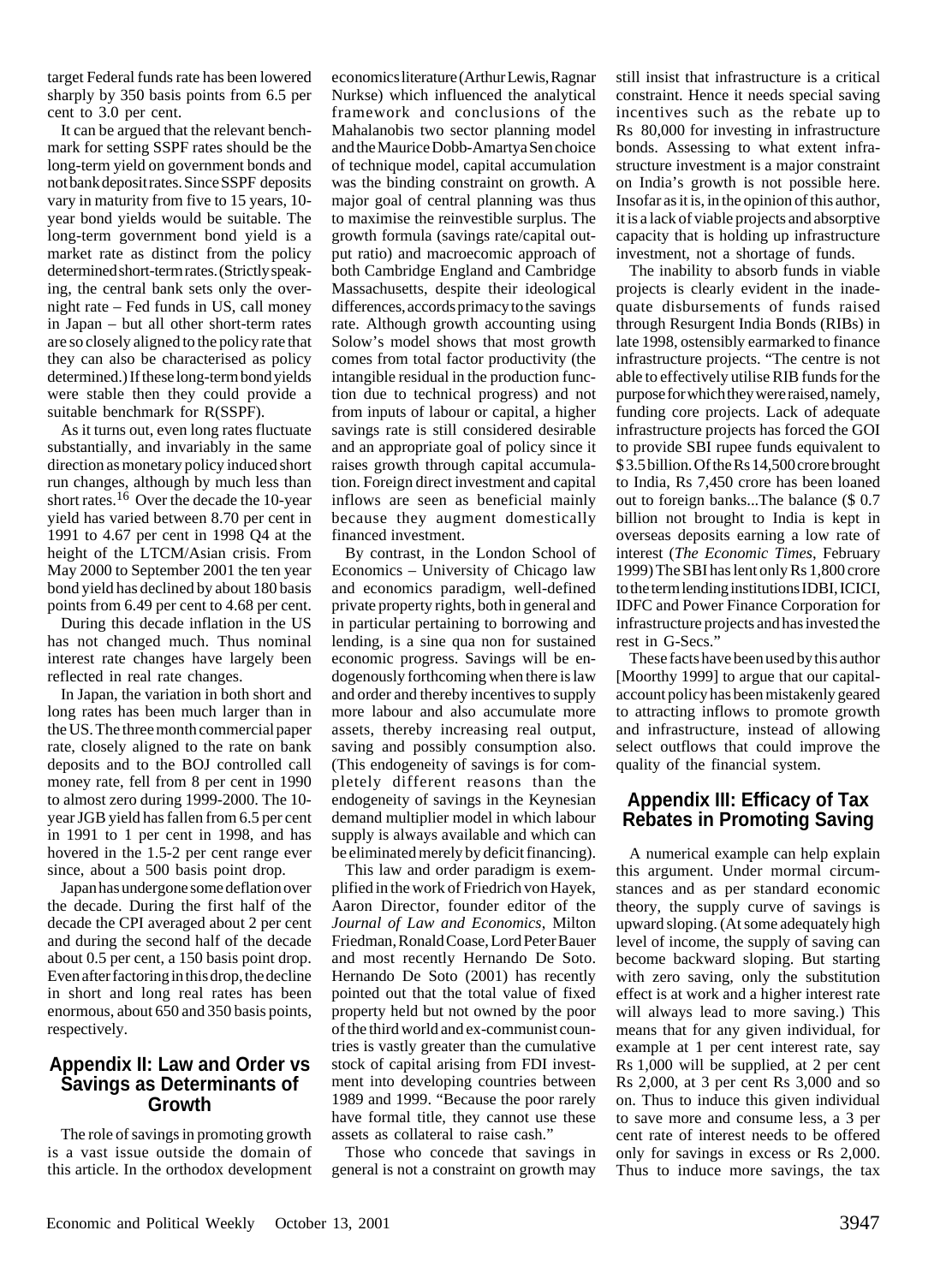concession should be back loaded, not front loaded as they currently are, with the tax rebate up to Rs 60,000 or Rs 80,000.

Although the amount of savings forthcoming at different interest rates for different individuals will vary substantially, and savers in some age/income brackets will save less at higher rates, for the economy as a whole it should still be the case that more savings will be forthcoming at higher interest rates and that tax rebates are most effective if directed at savings above certain threshold limits, not below them.

If it is administratively feasible, the back loading of tax rebates can be linked to individual incomes, since it is the marginal propensity to save per individual, rather than the actual amount of savings, that will respond to a higher interest rate. For instance, a savings maximising policy would provide no tax rebate on the first 5 per cent of income saved, say a 10 per cent rebate on the next 10 per cent of income saved, etc. Such a policy will enhance total savings (per every rupee of rebate given). It is also far more equitable to back load these rebates on the percentage of income saved, rather than the absolute amount. The latter policy effectively skews the rebates in favour of the wealthier savers.

In passing, it should be mentioned that the broad historical evidence indicates that while negative real rates lead to dissaving and financial disintermediation, small positive returns are adequate to induce saving. The oft cited World Bank Study The East Asian Miracle (1993) surveyed evidence that led to this conclusion.

#### **Notes**

[This article evolved in response to the request of Y V Reddy, deputy governor, RBI, and chairman of the Expert Committee to Review the System of Administered Rates, to provide my views on the various terms of reference of the committee. Preliminary work on this article was done while staying at IGIDR, Mumbai, earlier this year. The

#### **Appendix IV: Small Savings Schemes in Force**

| Name of<br>the Scheme                                                                            | Limits of<br>Investment                                                                                                                                            | Maturity Period (Years) |                |                          | Rate of Interest<br>(Per Cent Per Annum) |                     |                        |                          | Interest                        | Whether Deductions<br>Under       | Amount<br>Outstanding         |                                 |
|--------------------------------------------------------------------------------------------------|--------------------------------------------------------------------------------------------------------------------------------------------------------------------|-------------------------|----------------|--------------------------|------------------------------------------|---------------------|------------------------|--------------------------|---------------------------------|-----------------------------------|-------------------------------|---------------------------------|
|                                                                                                  |                                                                                                                                                                    | April<br>1991           | April<br>1992  | Since<br>Sept 2,<br>1993 | Since<br>Jan 1,<br>1999                  | April<br>1991       | Since<br>April<br>1992 | Since<br>Sept 2,<br>1993 | <b>Since</b><br>Jan 15,<br>2000 | is Tax<br>Free<br>Under<br>Income | Sec 88<br>of<br>Income<br>Tax | at End-<br>March<br>1999<br>(Rs |
| 1                                                                                                | 2                                                                                                                                                                  | 3                       | 4              | 5                        | 6                                        | $\overline{7}$      | 8                      | 9                        | 10                              | Tax Act<br>11                     | Act \$<br>12                  | Crore)<br>13                    |
| 1 Post office<br>Saving Bank<br>Accounts                                                         | Minimum Rs 20 and<br>maximum Rs 1,00,000<br>for an individual account<br>(Rs 2 lakh jointly. No<br>limit on group, institutional<br>or official capacity accounts) | #                       | #              | #                        | #                                        | 5.50                | 5.50                   | 5.50                     | 4.50##                          | Yes<br>Sec 10                     | <b>No</b>                     | 7,650                           |
| 2 Public<br>Provident<br>Fund 1968                                                               | Minimum Rs 100 and<br>maximum Rs 60,000 in a<br>fiscal year                                                                                                        | 15                      | 15             | 15                       | 15                                       | 12.00               | 12.00                  | 12.00                    | 11.00                           | Yes<br>Sec 10                     | Yes                           | 3,204###                        |
| 3 Post Office<br><b>Time Deposit</b><br>Account                                                  | Minimum Rs 50 and<br>maximum no limit                                                                                                                              | 1,2,3<br>and 5          | 1,2,3<br>and 5 | 1,2,3<br>and 5           | 1,2,3<br>and 5                           | 9.50 to<br>$11.50+$ | 12.00 to<br>$13.50++$  | 10.50 to<br>$12.50*$     | 8.00 to<br>10.50**              | <b>Yes</b><br>Sec 80-L            | No                            | 4,219                           |
| 4 Post Office<br>Recurring<br>Deposit<br>Account                                                 | Miminum Rs 10 per month<br>or any amount in multiples<br>of Rs 5. No maximum limit                                                                                 | 5                       | 5              | 5                        | 5                                        | 11.50@              | 13.50@                 | 12.50@                   | $\ddot{\phantom{a}}$            | do                                | <b>No</b>                     | 11,139                          |
| 5 National<br>Savings<br>Scheme 1992                                                             | Minimum Rs 100 and<br>Maximum no limit                                                                                                                             | $4***$                  | $4***$         | $4***$                   | $4***$                                   | 11.00               | 11.00                  | 11.00                    | 10.50                           | do                                | Yes                           | 820                             |
| 6 Post Office<br>monthly in-<br>come scheme                                                      | Minimum Rs 6,000 and<br>Maximum Rs 3 lakh and<br>Rs 6 lakhs in joint account                                                                                       | 6                       | 6              | 6                        | 6                                        | 12.00               | 14.00                  | 13.00                    | 11.00<br>payable<br>monthly     | do                                | <b>No</b>                     | 20,293                          |
| 7 NSC VIII<br>Issue                                                                              | Minimum Rs 100<br>maximum no limit                                                                                                                                 | 6                       | 6              | 6                        | $\,6\,$                                  | 12.00@              | 12.00@                 | !2.00@                   | 11.83@                          | do                                | Yes                           | 25,831                          |
| 8 Indira Vikas<br>Patras \$\$                                                                    | No limit                                                                                                                                                           | 5                       | 5              | $5\frac{1}{2}$           | 6                                        | 14.87@              | 14.87 <sup>@</sup>     | 13.43@                   | $\overline{a}$                  | <b>No</b>                         | No                            | 12,430                          |
| 9 Kisan Vikas<br>Patras                                                                          | No limit                                                                                                                                                           | $5\frac{1}{2}$          | 5              | $5\frac{1}{2}$           | 6@@                                      | 13.43@              | 14.87 <sup>@</sup>     | 13.43@                   | 12.25@                          | No                                | No                            | 67,214                          |
| 10 Deposit<br>scheme for<br>Retiring<br>Government<br>Employees<br>1989/Retiring<br>Employees of | Minimum Rs 1,000 and<br>maximum not exceeding<br>the total retirement<br>benefits                                                                                  | #                       | #              | #                        | #                                        | 9.00                | 9.00                   | 10.00                    | 9.00                            | Yes<br>Sec 10                     | <b>No</b>                     | 280                             |

Public Sector Companies 1991

\$ Currently, the eligible amount to be invested in the specified savings is Rs 60,000 per annum. The maximum rebate is 20 per cent subject to Rs 12,000 per annum.

Open ended scheme.

## 4.5 per cent for individual/joint and group account, 4 per cent for public account and security deposit accounts for purchase of motor vehicles or tractors, official capacity accounts and other accounts 3 per cent.

### Relate to Post Office transactions only.

Compounded quarterly and payable annually. One year - 9.5 per cent, two year- 10.0 per cent, three year - 10.5 per cent and five year - 11.0 per cent.

++ Compounded quarterly and payable annually. One year - 12 per cent, two year - 12.5 per cent, three year - 13 per cent and five year - 13.5 per cent.

\* Compounded quarterly and payable annually. One year - 10.5 per cent, two year - 11.0 per cent, three year - 12.0 per cent and five year - 12.5 per cent.

\*\* Compounded quarterly and payable annually. One year - 9.0 per cent, two year - 10 per cent, three year - 11 per cent and five year - 11.5 per cent.

From the year of opening account.

@ Compounded interest rate.<br>@ @ Maturity period has been ra

Maturity period has been raised to 6½ years with effect from January 15, 2000.

\$ The scheme has been discontinued with effect from July 17, 1999.<br>Note: All the Postal Savings Schemes do not come under the purview

All the Postal Savings Schemes do not come under the purview of Wealth Tax Act from the assessment year 1993-94.

Source: (1) National Savings Organisation, (2) Receipts Budget, Government of India, (3) Accountant General, Posts and Telegraph.